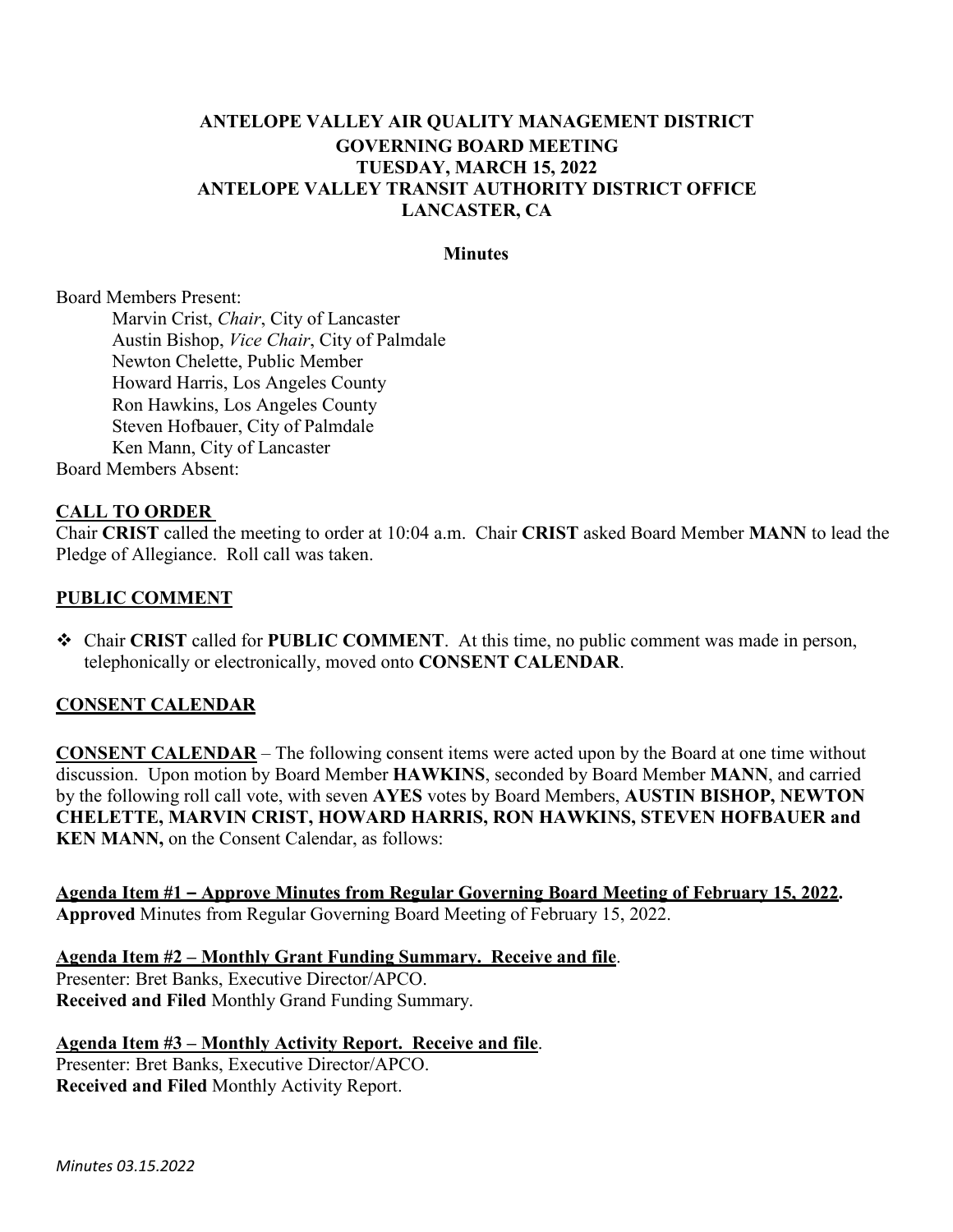### **Agenda Item #4 – Approve payment to MDAQMD in the amount of \$142,225.32 for January 2022 expenditures**.

Presenter: Bret Banks, Executive Director/APCO. **Approved** payment to MDAQMD in the amount of \$142,225.32 for January 2022 expenditures.

### **Agenda Item #5 – Receive and file the Financial Report. The Financial Report is provided to the Governing Board for information concerning the fiscal status of the District at January 31, 2022.**

Presenter: Bret Banks, Executive Director/APCO.

**Received and filed** the Financial Report. The Financial Report is provided to the Governing Board for information concerning the fiscal status of the District at January 31, 2022.

**Agenda Item #6 – Ratification of Board Chairman's determination pursuant to Government Code section 54953(e)(3) finding state or local officials continue to impose or recommend measures to promote social distancing. Adopt a resolution reaffirming the local Declaration of Emergency as adopted on April 27, 2020; ratifying the proclamation of a State of Emergency by the Governor on March 4, 2020; and authorizing remote teleconference meetings of the Governing Board of the Antelope Valley Air Quality Management District (AVAQMD) for the period of March 15, 2022 through April 15, 2022 pursuant to provisions of the Brown Act**.

Presenter: Bret Banks, Executive Director/ APCO.

**Ratified** the Board Chairman's determination pursuant to Government Code section 54953(e)(3) finding state or local officials continue to impose or recommend measures to promote social distancing. Adopt a resolution reaffirming the local Declaration of Emergency as adopted on April 27, 2020; ratifying the proclamation of a State of Emergency by the Governor on March 4, 2020; and authorizing remote teleconference meetings of the Governing Board of the Antelope Valley Air Quality Management District (AVAQMD) for the period of March 15, 2022 through April 15, 2022 pursuant to provisions of the Brown Act. **Adopted** Resolution 22-03, **"A RESOLUTION OF THE BOARD OF DIRECTORS OF THE ANTELOPE VALLEY AIR QUALITY MANAGEMENT DISTRICT("DISTRICT") PROCLAIMING A LOCAL EMERGENCY, RATIFYING THE PROCLAMATION OF A STATE OF EMERGENCY BY EXECUTIVE ORDERS N-25-20, N-29-20 AND N-35-20, AND AUTHORIZING REMOTE TELECONFERENCE MEETINGS FOR A THIRTY (30) DAY PERIOD PURSUANT TO BROWN ACT PROVISIONS."**

# **Agenda Item #7 – 1) Receive and file Policies and Procedures Manual for the District's Community Air Protection (CAP) Program**.

Presenter: Julie McKeehan, Grants Analyst.

**Received and filed** Policies and Procedures Manual for the District's Community Air Protection (CAP) Program.

# **ITEMS FOR DISCUSSION**

# **DEFERRED ITEMS**

None.

# **NEW BUSINESS**

# **Agenda Item #8 – 1) Approve Amendments to the Alternative Fuel Vehicle Incentive Program; 2) Authorize the Executive Director/APCO and staff to execute the Alternative Fuel Vehicle Program as proposed**.

Presenter: Bret Banks, Executive Director/APCO.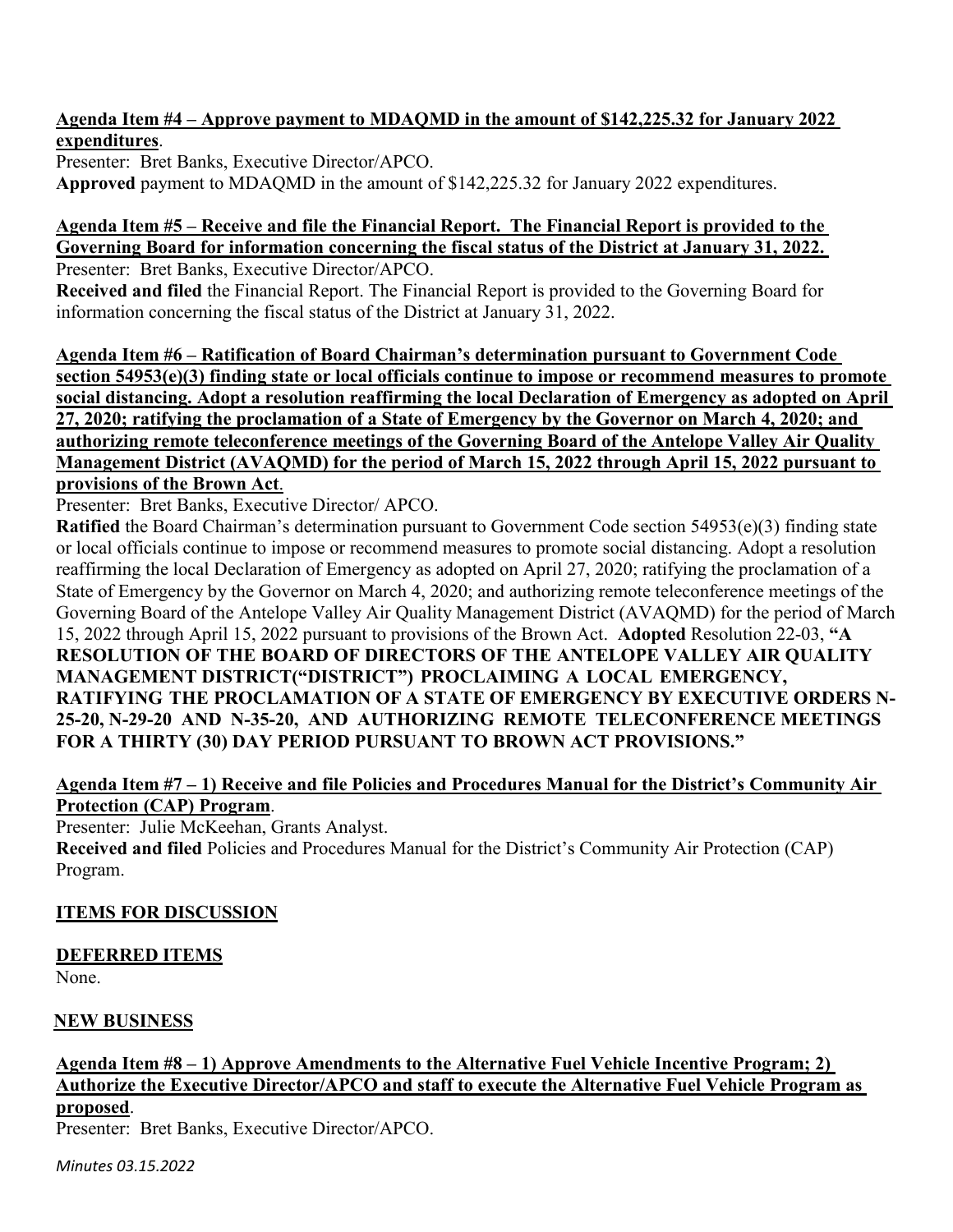Bret Banks, Executive Director/APCO, presented the background information and answered questions from the board. During discussion, the Board suggested a carve-out program for Tesla's, non-dealership models and electric chargers. After discussion, upon motion by Board Member **CRIST**, seconded by Board Member **CHELETTE**, and carried by the following roll call vote, with seven **AYES** votes by Board Members, **AUSTIN BISHOP, NEWTON CHELETTE, MARVIN CRIST, HOWARD HARRIS, RON HAWKINS, STEVEN HOFBAUER and KEN MANN,** the Board, 1) **Approved** Amendments to the Alternative Fuel Vehicle Incentive Program; 2) **Authorized** the Executive Director/APCO and staff to execute the Alternative Fuel Vehicle Program as proposed.

#### **Agenda Item #9 – 1) Authorize \$100,000 in Mobile Emission Reductions Program (AB 2766) funds to the Alternative Fuel Vehicle Program; and 2) Authorize the Executive Director/APCO and staff to execute the Alternative Fuel Vehicle Program as outlined in the Work Plan**.

Presenter: Julie McKeehan, Grants Analyst.

Julie McKeehan, Grants Analyst, presented the background information and answered questions from the Board. After discussion, upon motion by Board Member **BISHOP**, seconded by Board Member **HARRIS**, and carried by the following roll call vote, with seven **AYES** votes by Board Members, **AUSTIN BISHOP, NEWTON CHELETTE, MARVIN CRIST, HOWARD HARRIS, RON HAWKINS, STEVEN HOFBAUER and KEN MANN,** the Board, 1) **Authorized** \$100,000 in Mobile Emission Reductions Program (AB 2766) funds to the Alternative Fuel Vehicle Program; and 2) **Authorized** the Executive Director/APCO and staff to execute the Alternative Fuel Vehicle Program as outlined in the Work Plan.

### **Agenda Item #10 – Approve written notification to the Mojave Desert Air Quality Management District (MDAQMD) 180 days in advance of the proposed termination, but not less than ninety (90) days before the effective date of the proposed termination. The termination will be effective on August 31, 2022. Authorize the Chairman to sign and provide notice to MDAQMD**.

Presenter: Bret Banks, Executive Director/APCO.

Bret Banks, Executive Director/APCO, presented the background information and answered questions from the Board. After discussion, upon motion by Board Member **CHELETTE**, seconded by Board Member **HAWKINS**, and carried by the following roll call vote, with seven **AYES** votes by Board Members, **AUSTIN BISHOP**, **NEWTON CHELETTE, MARVIN CRIST, HOWARD HARRIS, RON HAWKINS, STEVEN HOFBAUER and KEN MANN,** the Board, **approved** written notification to the Mojave Desert Air Quality Management District (MDAQMD) 180 days in advance of the proposed termination, but not less than ninety (90) days before the effective date of the proposed termination. The termination will be effective on August 31, 2022 with a 30-day extension. **Authorized** the Chairman to sign and provide notice to MDAQMD.

# **Agenda Item #11 – Receive and file presentation regarding Section 185 of the Clean Air Act**.

Presenter: Bret Banks, Executive Director/APCO.

Bret Banks, Executive Director/APCO, and Alan De Salvio, Deputy APCO, MDAQMD, presented the background information and answered questions from the Board. After discussion, Chair **CRIST received and filed** the presentation regarding Section 185 of the Clean Air Act on behalf of the Governing Board.

# **Agenda Item #12– Reports.**

# **Governing Board Counsel –**

o Reminder Form 700's are due April 1, 2022.

# **Executive Director/APCO –**

- o Chair **CRIST** informed all of Antelope Valley Transit Authority (AVTA) special event taking place March 16, 2022 to honor AVTA 100% electric bus fleet/facility celebration and invited all to attend.
- o Informed the Board of budget season.